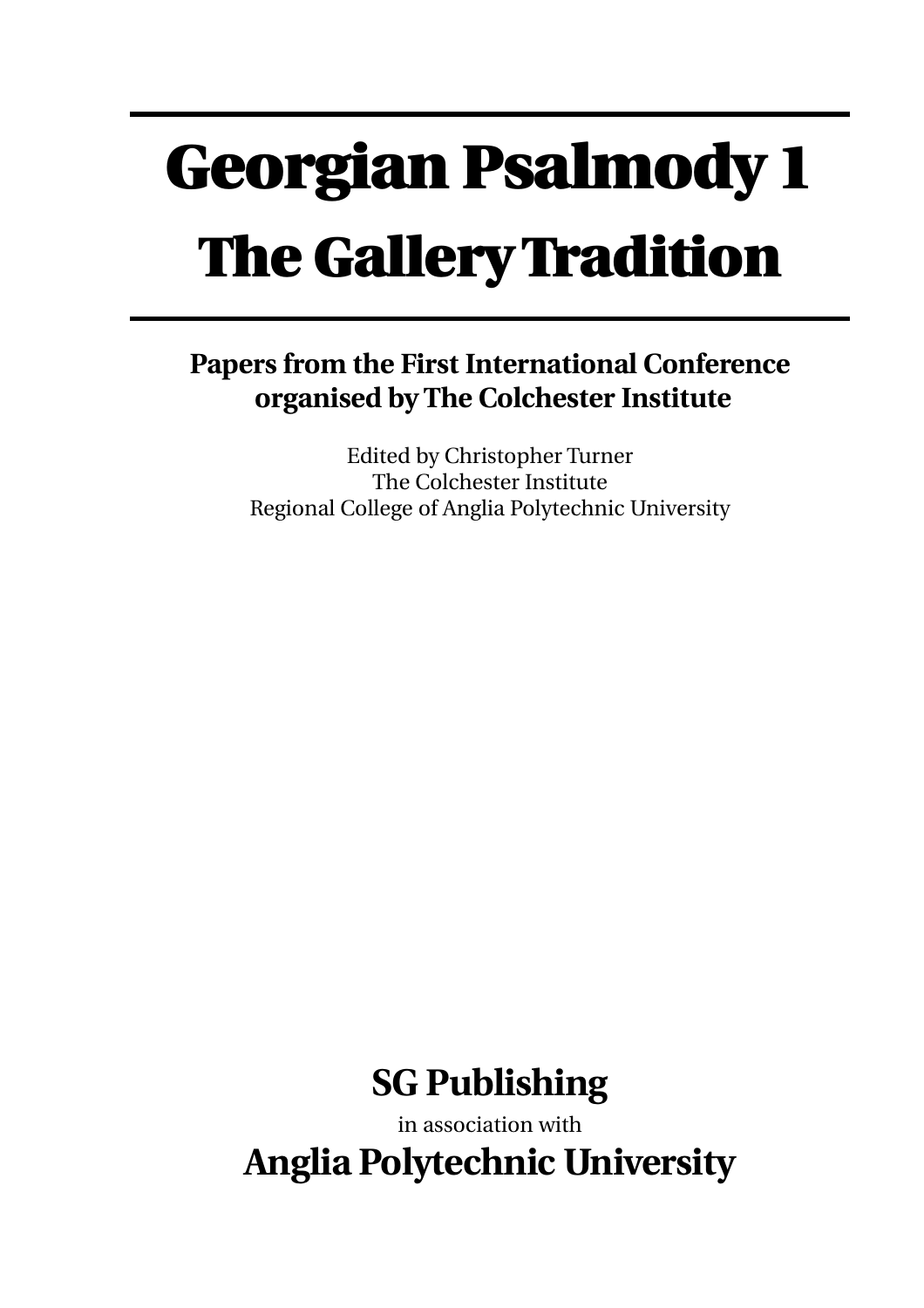First published in 1997 as *The Gallery Tradition: Aspects of Georgian Psalmody*

This edition published in 1998 by

**SG Publishing** Holly House, 12 Mussons Close, Corby Glen, NG33 4NY

in association with **Anglia Polytechnic University**

Articles © 1995 and 1996 by individual authors Editorial matter © 1997 Christopher Turner

Publishing editor: Sue Glover

Typeset and printed in the United Kingdom by SG Publishing

All rights reserved; no part of this publication may be reproduced, stored in a retrieval system, or transmitted in any form or by any means – electronic, mechanical, photocopying, recording, or otherwise – without either the prior written permission of the publisher or a licence permitting restricted copying issued by the Copyright Licensing Agency, 90 Tottenham Court Road, London W1P 9HE.

A catalogue record for this book is available from the British Library

ISBN 0 9529336 1 6 [ISBN 0 9529336 0 8 first edition]

The cover shows the Madding Crowd in North Baddesley Church near Southampton. Photo: Brynja Maughan.

Note: this book has been published using a 'print-on-demand' system, making it relatively straightforward to incorporate amendments as and when they are needed. Should you require details of these amendments, please contact SG Publishing. [F]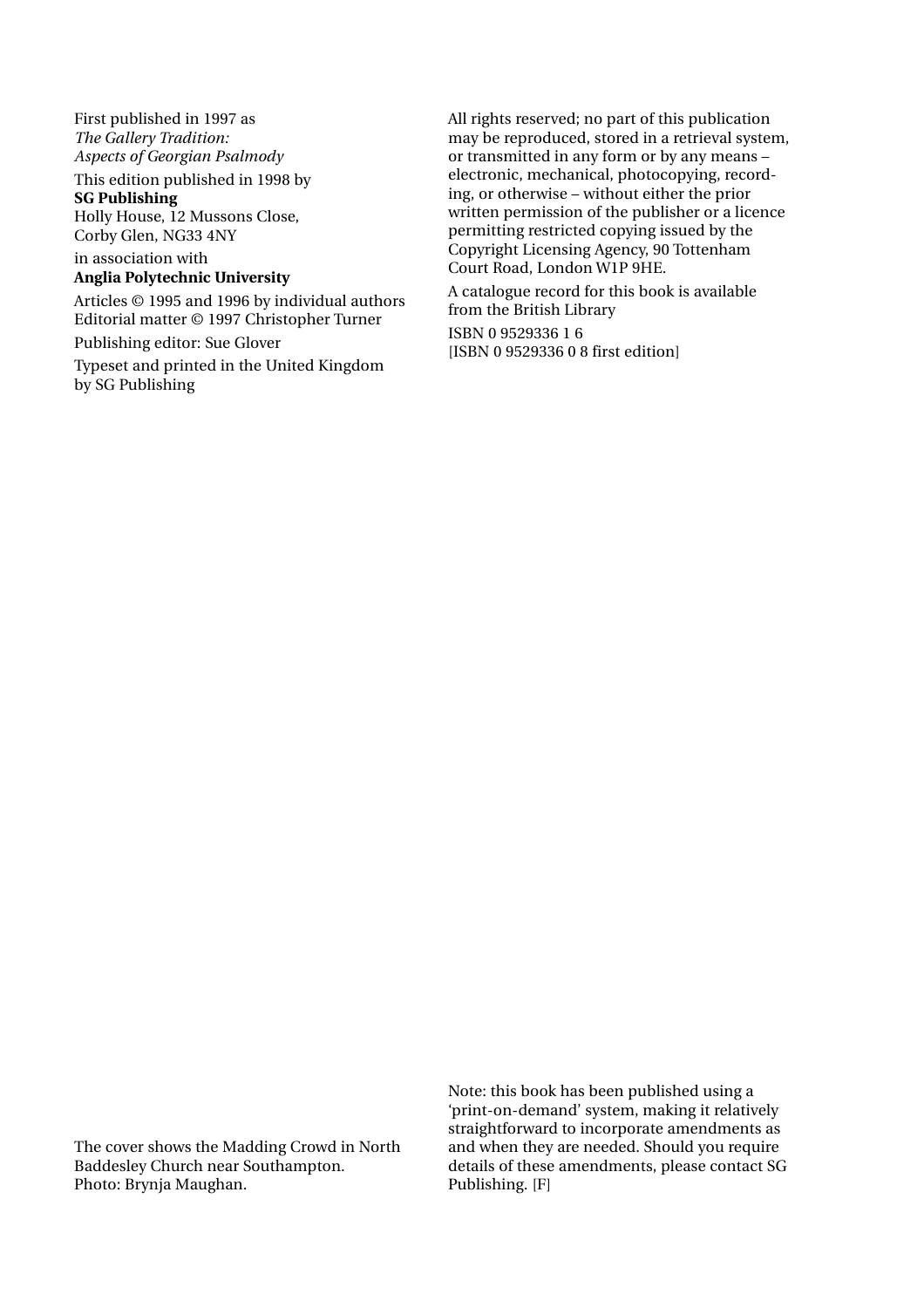## **Contents**

| <b>Contributors</b>                                                    | V   |
|------------------------------------------------------------------------|-----|
| <b>Foreword</b>                                                        | vii |
| <b>Bill Tamblyn</b>                                                    |     |
| <b>Introduction</b>                                                    | ix  |
| Peter Holman                                                           |     |
| Present at the birth                                                   | 1   |
| Nicholas Temperley                                                     |     |
| The English choir-band in literature                                   | 9   |
| Gillian Warson                                                         |     |
| Trouble in the gallery                                                 | 17  |
| Ken Baddley                                                            |     |
| Processes of transmission in the country psalmody tradition            | 27  |
| Dave Townsend                                                          |     |
| Performance practice in 18th-century Georgian psalmody                 | 35  |
| <b>Sally Drage</b>                                                     |     |
| The performance style of west gallery music                            | 43  |
| Vic Gammon                                                             |     |
| The west gallery tradition in the Isle of Man                          | 53  |
| Fenella Bazin                                                          |     |
| Church and chapel music in and around Sydney, Australia,<br>1788-c1860 | 61  |
| James Forsyth                                                          |     |
| The decline of the gallery tradition                                   | 71  |
| Christopher Turner                                                     |     |
| Alive and kicking: the living tradition of English                     |     |
| 'gallery' music                                                        | 81  |
| Ian Russell                                                            |     |
| Presenting west gallery music to the general public<br>Mike Bailey     | 91  |
| 'If I was you, I wouldn't start from here'                             | 97  |
| Gordon Ashman                                                          |     |
| <b>References</b>                                                      | 105 |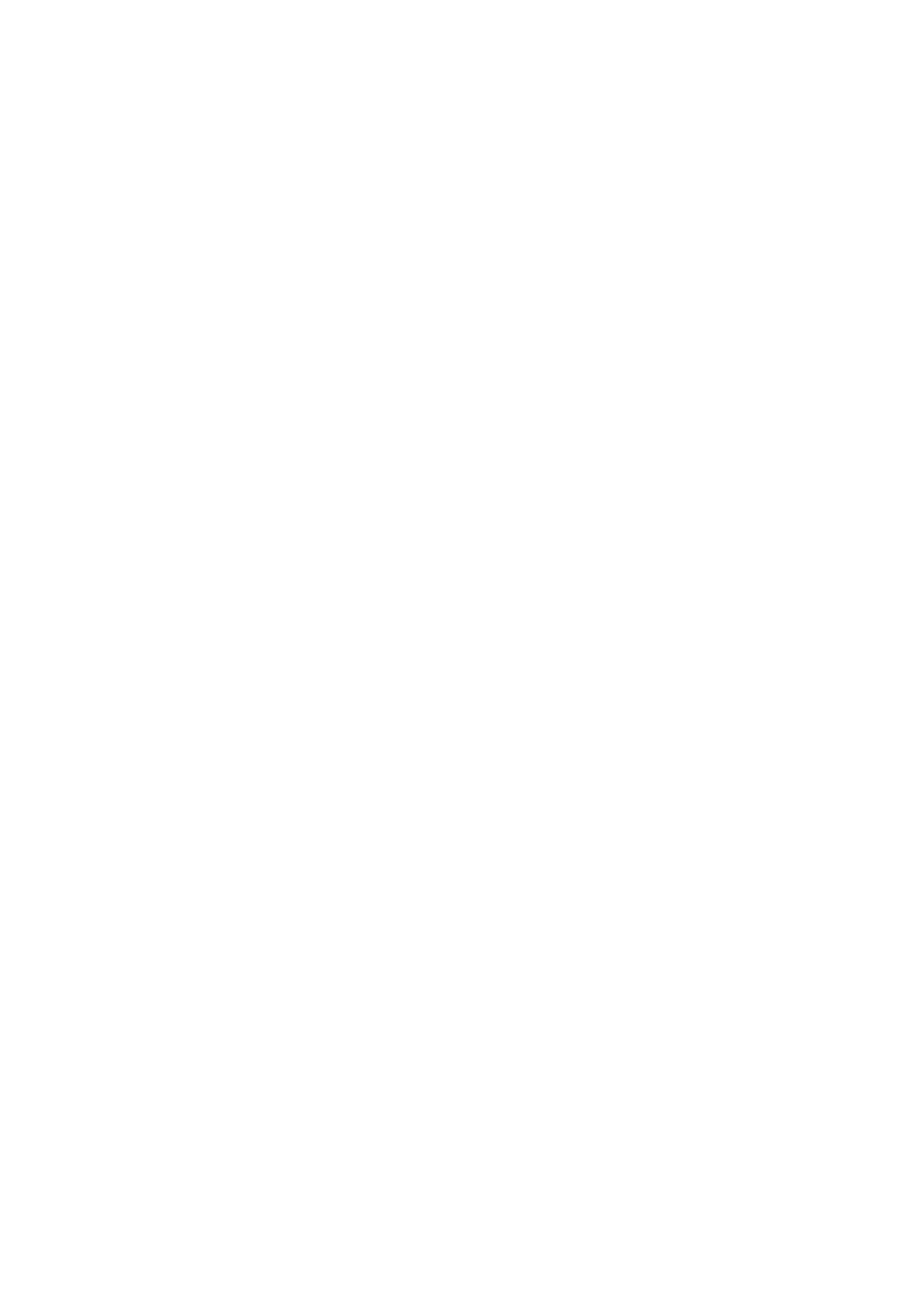#### **Gordon Ashman**

Gordon Ashman trained as a biochemist, worked as a journalist, joined the RAF and spent many years as a photo-reconnaissance specialist. On leaving the RAF, he took up a flying post with the Royal Commission on Historical Monuments, followed by a period in management with the Ironbridge Gorge Museum. He has also specialised in social history research, tutored for Birmingham University and was a long-standing committee member of both the English Folk Dance and Song Society and the Folklore Society. He co-founded (with Dave Townsend) the West Gallery Music Association in 1990.

#### **Ken Baddley**

Ken Baddley is a luthier by profession, a linguist originally and (in the context of the conference) writes on topics of organology and social history relating to west gallery music and instruments. He has a specific interest in English diaries of whatever period and is a member of the Parson Woodforde Society. He sings with the Thomas Clark Quire and plays keyed bugle and ophicleide. He is currently occupied with a biography of the Kentish composer Thomas Clark of Canterbury and a study of the numbers of instruments surviving from the west gallery period.

#### **Mike Bailey**

Mike Bailey is a versatile musician who is keenly involved in a wide range of musical styles. His skills on the recorder, baroque bassoon, lute and a range of renaissance instruments have enabled him to explore his interest in early music, but he also plays the saxophone in various jazz groups and swing bands, sings barbershop regularly and performs folk music to his own guitar accompaniment. In 1977 he began playing the flute with the Madding Crowd and, in the following year, he became their musical director since when he has researched the repertoire and prepared many performing editions for their use. Mike is also active as a teacher of flute, recorder and folk guitar.

#### **Fenella Bazin**

Manx-born Fenella Crowe Bazin has her roots in the strong Methodist singing traditions of the Isle of Man, as well as those of south Yorkshire, the home of her maternal grandparents. She studied at the Royal Academy of Music, then taught in Cheshire and worked in the Extramural Department of Birmingham University before returning to the Isle of Man in 1977. She now works for the University of Liverpool's Centre for Manx Studies. She has been actively involved in the promotion and performance of Manx music all her life, recently completing the first comprehensive account of music in the Isle of Man for her doctoral thesis.

#### **Sally Drage**

After graduating from the Royal Manchester College of Music, Sally Drage taught flute and piano peripatetically, and is now doing postgraduate research into Georgian psalmody at the University of Sheffield. Recent work includes articles for the *New Grove Dictionary of Music and Musicians*, and research for Hyperion. Current projects involve editing, and running workshops with Peter Holman.

#### **James Forsyth**

James Forsyth is a senior lecturer in the Visual and Performing Arts Department at Mount Saint Mary Campus of the Australian Catholic University, where he teaches in the School of Arts and Sciences and the School of Education. He has also taught, part time, in the Organ and Church Music Department of the NSW State Conservatorium (now the Sydney Conservatorium, University of Sydney). Mr Forsyth is an experienced organist and choir director who has performed with the Melbourne and Sydney Symphony Orchestras.

#### **Vic Gammon**

Vic Gammon is Lecturer in Music Education in the School of Education, University of Leeds. He has taught in primary and secondary schools, in American higher education and at the Universities of Sussex and Huddersfield. He has written the music for over twenty stage and radio plays and features, including John Fletcher's *Death and the Tango* which won a Giles Cooper award and was runner up for a Prix Italia. He completed a DPhil at the University of Sussex on vernacular and religious music in 19th-century Sussex in 1985 and is a member of the Editorial Board of the *Folk Music Journal*. He is an active singer and instrumentalist, playing various instruments in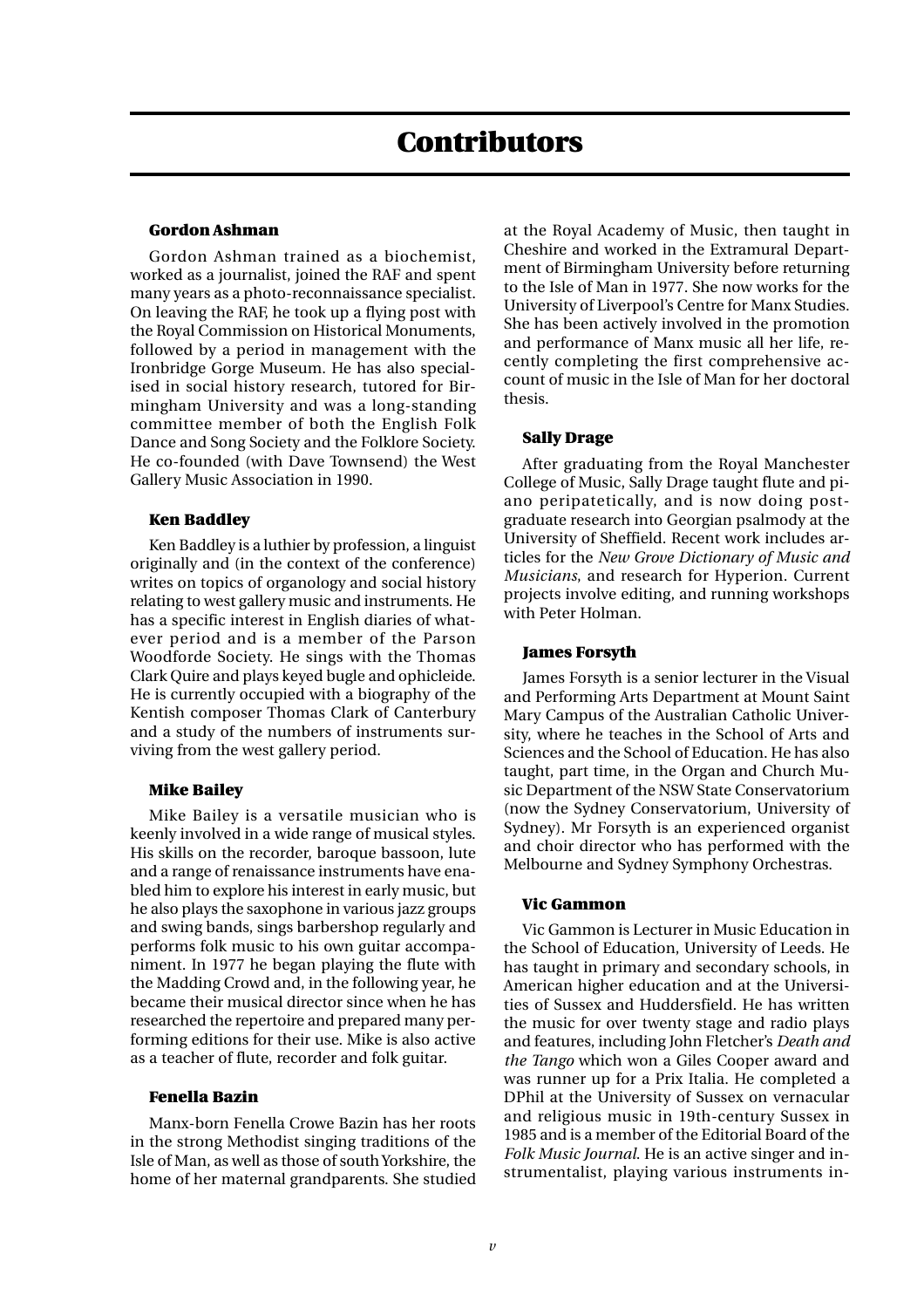cluding the cittern and both anglo and duet concertinas, and specialising in the performance of traditional music and contemporary song.

#### **Ian Russell**

Ian Russell is the headteacher of Anston Greenlands Primary School, Rotherham. He has been researching the local carolling traditions of south Yorkshire and north Derbyshire for over 27 years. His doctorate was based on local singing traditions including carolling (Leeds University, 1977). The fruits of his carol research, which include field recordings, manuscripts and local carol collections, are currently being organised into a major archive called Village Carols. From 1980 to 1993, he was the editor of *Folk Music Journal*, and in 1994 and 1996 directed the highly successful Festivals of Village Carols at Grenoside. He is currently undertaking research into the carol singing tradition at Beeston, near Nottingham, and writing the entry on 'England: folk music' for the *New Grove Dictionary of Music and Musicians*.

#### **Nicholas Temperley**

Nicholas Temperley was born in England in 1932, but became an American citizen by naturalisation in 1977. He has held various academic posts at the Universities of Cambridge, Yale and Illinois, where he has been professor and held the chair of musicology since 1972. His publications include *The Music of the English Parish Church* (2 vols, 1979), *The Athlone History of Music in Britain* (vol. 5, 1981) and (with Charles Manns) *Fuging Tunes in the 18th Century* (1983). The hymn tune index on which he has been working for many years is about to be published by Oxford University Press, and this will be followed by a *Musica Britannica* volume exploring the Georgian psalmody repertoire.

#### **Dave Townsend**

Dave Townsend initially studied piano but is now best known as a concertina player. He took English at Manchester University, followed by a research MA in mediaeval literature. He is now a full-time musician, specialising in traditional music. He performs and teaches widely, and provides music for theatre, radio, film and television. He formed The Mellstock Band to perform music from Hardy's Wessex, including west gallery repertoire, is director of The Christminster Singers, and was the co-founder, with Gordon Ashman, of the West Gallery Music Association.

#### **Christopher Turner**

Christopher Turner worked for many years in secondary education before being appointed to the Faculty of Music and Performance Arts at The Colchester Institute, where he is a senior lecturer. Currently working for his PhD at London University, he has a wide range of interests including English church music of the 18th and 19th centuries; most of his publications have been within this area. He also performs regularly with a small baroque ensemble and has broadcast on radio and television.

#### **Gillian Warson**

Gillian Warson is registered as a postgraduate student at Sheffield University and is researching cultural aspects of hymns in literature. This interest is a fusion of her training as a musician (especially as a choral conductor and string specialist) and her academic study carried out as a mature student in English. She is currently working as a music teacher in a middle school in Oxford.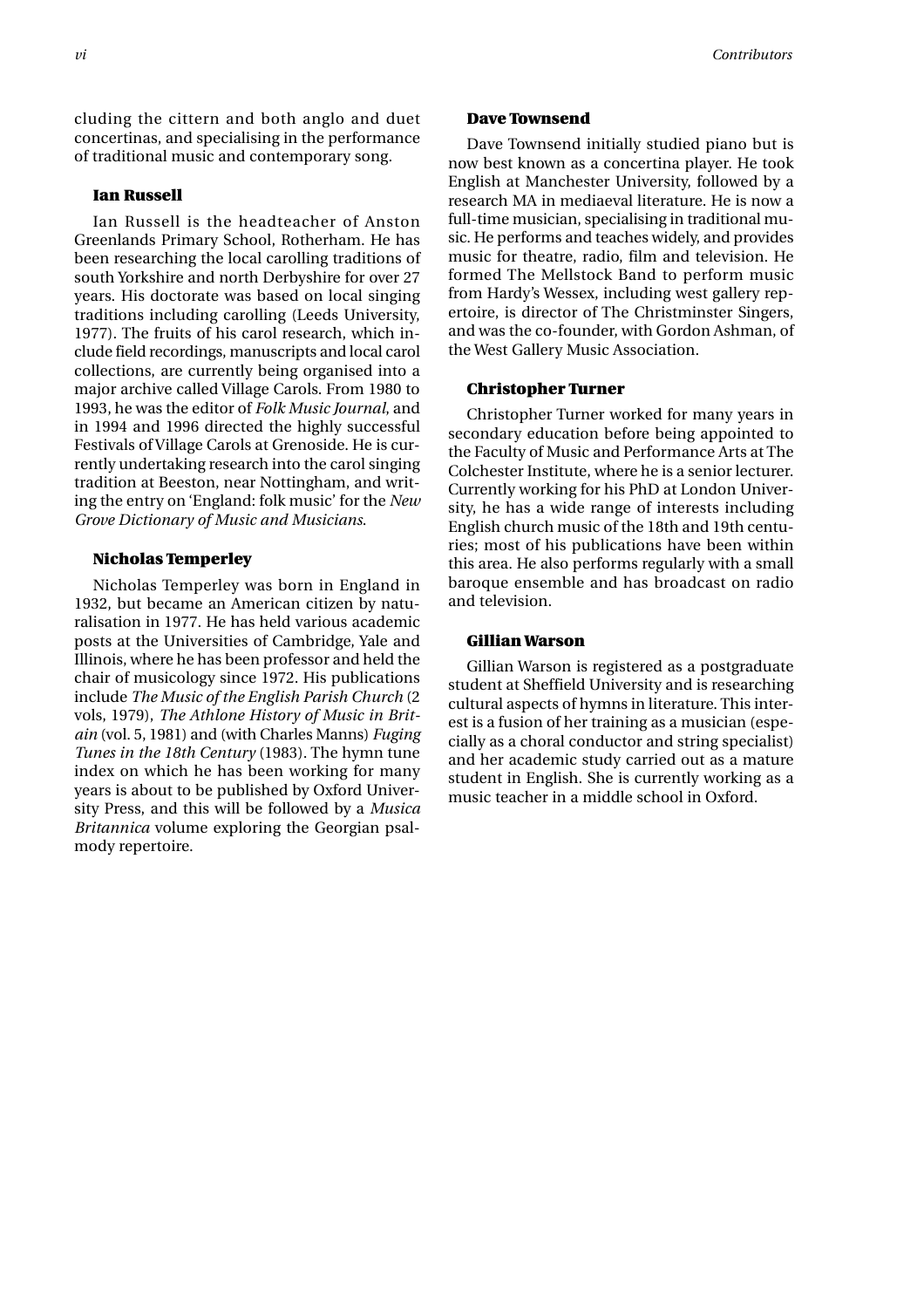### **Foreword**

Bill Tamblyn *Head of School of Music and Performance Arts The Colchester Institute*

In 1974 I began teaching at what is now The Colchester Institute. At that time I proposed that, not only was the study of the music of the worshipping community a respectable academic activity, but that research in such an area was vital if we were to understand other issues in the liturgy. Acceptance of this view was a long time in coming, and only in 1982 were we able to offer liturgical music as a major vocational study within our undergraduate programme. In 1994 the Liturgical Music pathway within our Masters degree was validated by Anglia Polytechnic University, and currently there are 21 students registered on this programme of study.

Following the publication in 1992 of *The New Oxford Book of Carols*, I was invited by BBC Radio 3 to select and record some items for transmission during Advent. My immediate response was to turn to examples from the American 'primitives' and the English 'gallery tradition'. In consultation with Christopher Turner (who is currently working on his PhD in the educational implications of gallery music), our selection was decided – the gallery tradition it would be.

So favourable was the public response to the broadcast of our full-blooded rendition of this repertoire that Christopher Turner organised our first residential conference at the Institute in the summer of 1995, at which I was invited to direct a practical session. I had recently returned from the USA flushed with the success of attending worship with the 'horse and buggy' Mennonites and was persuaded by the power of their slow singing. I therefore asked conference delegates to sing some unaccompanied psalmody very slowly – a simple device to help us understand the acerbic comments on tempo made by English writers such as Isaac Watts and Samuel Pepys (Temperley, 1979, pp. 92 *et seq.*), but it also confirmed that 'slow' singing was indeed deeply prayerful.

There are many contentious issues addressed in this collection of papers from a distinguished list of contributors – not least in the matter of tempo. This collection more than justifies all those years of waiting. If anything validates our interest in the music of the worshipping assembly and their nominees, then this is it.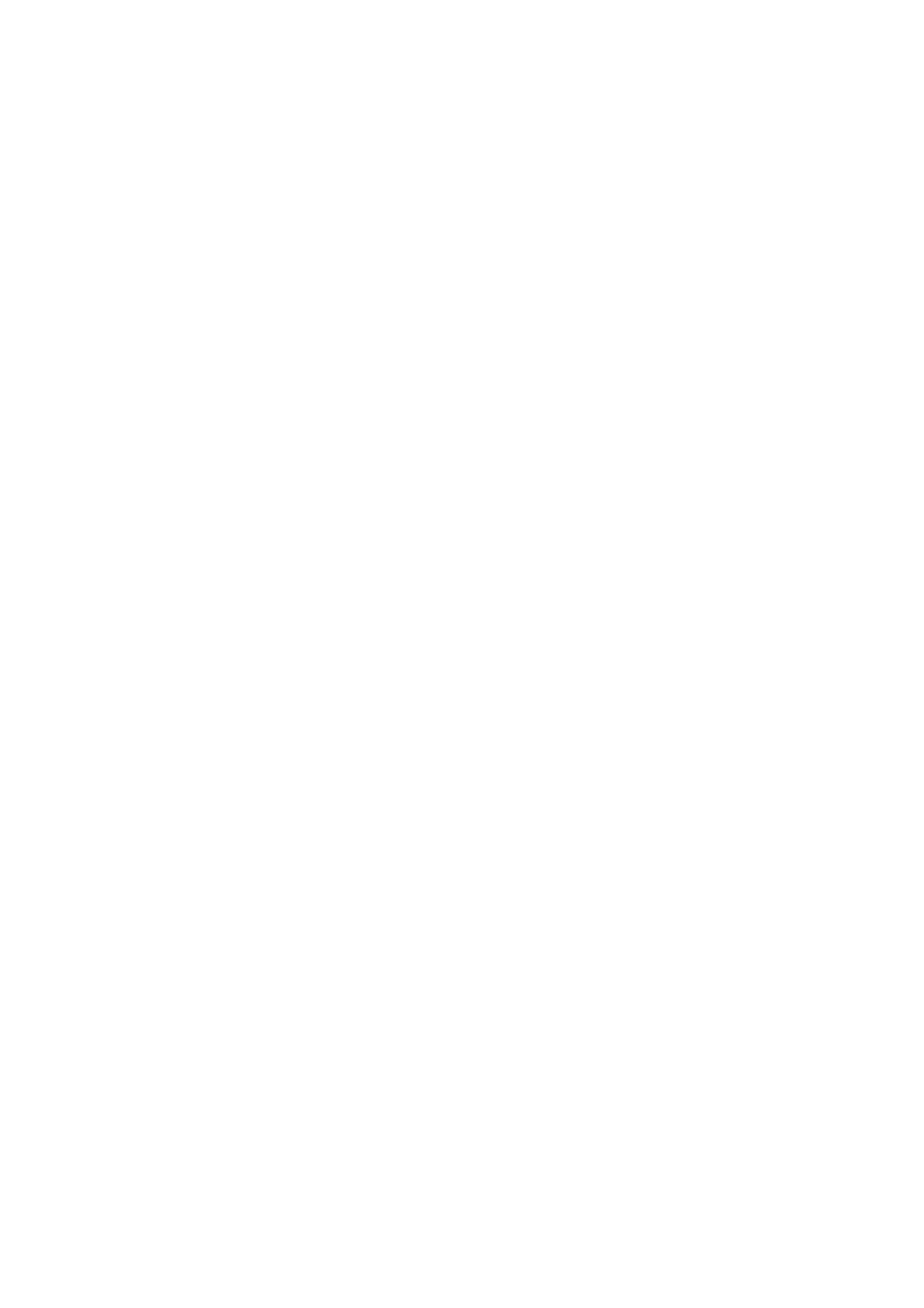#### Peter Holman

I well remember the first occasion I heard some 18th-century psalmody. During a visit to the USA in 1981/82 I found an LP by the Boston Camerata entitled *Sing we Noel: Christmas Music from England and Early America* in the shop of the Museum of Fine Arts in Boston, and bought it on impulse. I was initially attracted by the medieval English music on side 1, but I soon became fascinated by the carols from 18th- and 19th-century America on side 2. Their directness and vigour came as a welcome contrast to the sentimental Victorian carols I had been brought up with, and I seemed to be hearing in their striking harmonies and lively counterpoint a remarkable 'folk' survival of renaissance compositional techniques. Daniel Read's fuguing tune 'Sherburne', used on the record as a vehicle for Nahum Tate's 'While shepherds watched', soon became a family favourite at Christmas.

In the sleeve notes of the recording, Joel Cohen wrote that 'Sherburne', first published in 1783, was 'a typical New England "fuguing tune"', and I initially presumed that the fuguing tune, an elaborate type of hymn or psalm tune featuring a contrapuntal passage, was a distinctive product of Colonial America. It seemed to exemplify the sturdy, pioneer spirit of the New World. In fact, I should have known better, for Nicholas Temperley's classic book *The Music of the English Parish Church* (Temperley, 1979) had already showed conclusively that the repertory of 'gallery music' (so called because it was often sung by choirs placed in the west galleries of country churches) or 'psalmody' (to give it its less restrictive contemporary name) had developed first in England, and had only been exported later to America. As Nicholas Temperley points out in his paper in this book, it was rediscovered earlier in America than in England because it was effectively the beginning of their musical history, but seemed to be only a small and rather peripheral part of ours. The English repertory of psalmody grew out of a late 17th-century movement to revitalise worship in Anglican parish churches by forming amateur choirs to improve standards. But this produced unforeseen results, for as the choirs became more ambitious and began to perform complex polyphonic psalm settings and anthems, they silenced the congregations they had been formed to support.

For me, the next landmark was the publication of *The New Oxford Book of Carols*, edited by Hugh Keyte, Andrew Parrott and Clifford Bartlett (1992). The *NOBC* contained the first sizeable collection of English psalmody to be made available in a mainstream modern edition, edited according to recognised musicological norms, and placed in the context of parallel repertories in America and on the Continent. A particularly important part of the *NOBC*, unfortunately omitted in the cheaper *Shorter NOBC* along with all the editorial notes, was the inclusion of long essays on 'English organ accompaniment, interludes, and givings-out' and 'The English "gallery" and American "primitive" traditions'. To my knowledge, they were the first published writings to treat the performance of psalmody as a subject of historical enquiry rather than as a matter of ethnographic report on a living or recently deceased tradition. More generally, the *NOBC* made a selection of psalmody accessible to choirs and vocal groups all over the country, just as Andrew Parrott's CD anthologies *The Carol Album*, *Carol Album 2* and *The Christmas Album* introduced psalmody to a wider listening public.

Of course, interest in the subject was not new. Francis Galpin and K. H. MacDermott had done valuable work at the turn of the century, when they were still able to talk to former members of country choirs, and a number of studies were subsequently made of the choirs and church bands of particular areas, often published in local history journals. Nicholas Temperley published an anthology that included psalmody as the second volume of his 1979 book, though, maddeningly, Cambridge University Press saw fit not to include it in the 1983 paperback reprint. In the 1970s, as Mike Bailey records in his paper, the Madding Crowd began to perform psalmody in public; during the 1980s and 1990s similar groups sprung up across the country. Then in 1990 came the formation of the West Gallery Music Association by Gordon Ashman and David Townsend. At the same time, the remarkable living tradition of psalmody that survives in the villages around Sheffield began to attract national attention, largely through Ian Russell's research and publications; his paper summarises his findings.

In retrospect, it is clear that the 1995 conference, the origin of the papers collected in this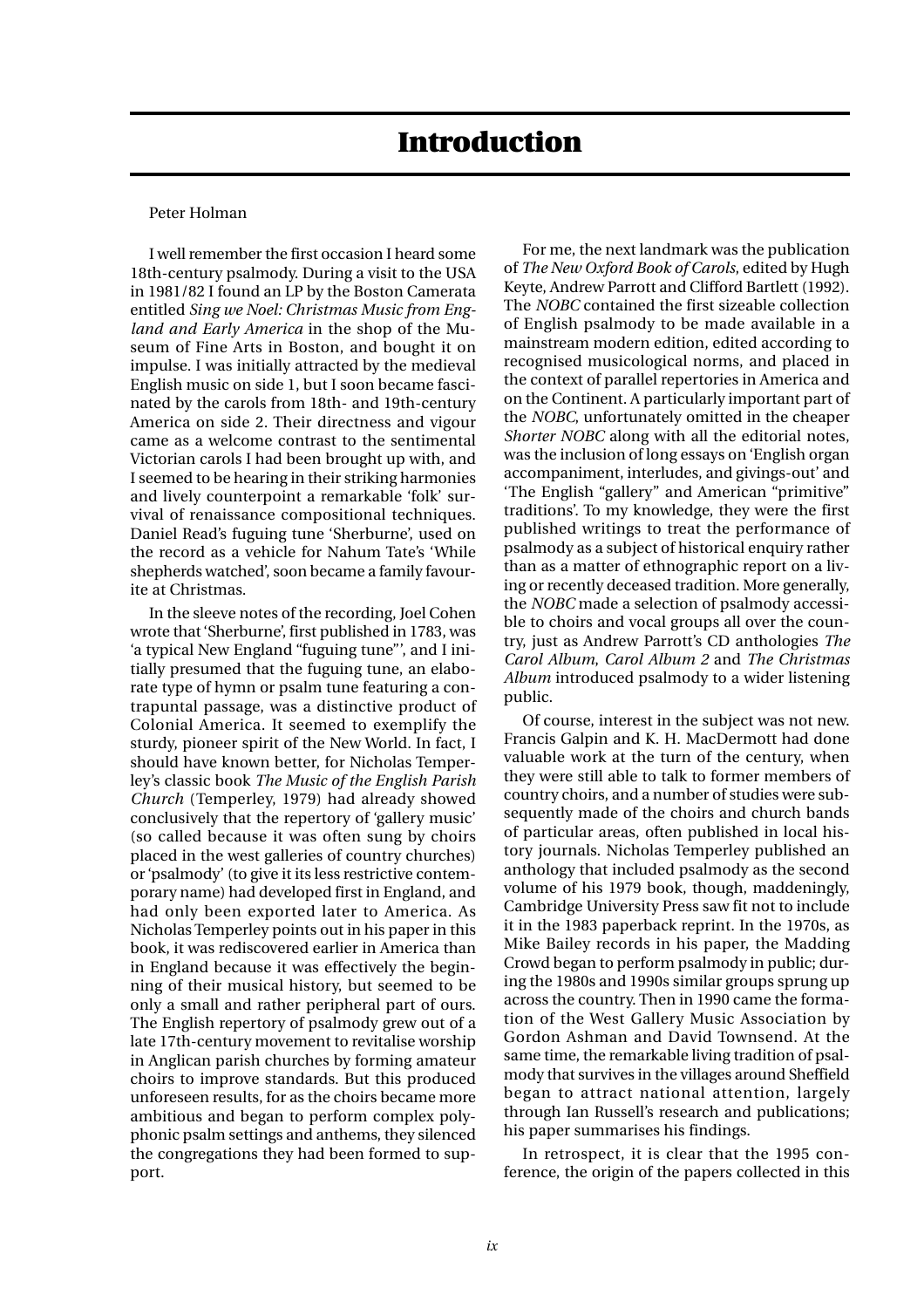book, came at the right moment to draw these diverse threads together. Perhaps I should explain why it was held in Clacton-on-Sea in Essex, a town better known as a holiday resort than as a centre of scholarship. The former Grand Hotel in Clacton is an annexe of The Colchester Institute (now a regional college of Anglia Polytechnic University), and the Music School at Colchester has developed considerable expertise in the field in recent years. The Head of School, William Tamblyn, is a practising church musician, and has developed a successful Liturgical Music option on the BA degree programme. Christopher Turner is also a church musician, and has developed an interest in psalmody as part of a wider study of the history of music education in Britain. My own research interests lie mainly in 17th-century English music, but I have become increasingly involved in that of the 18th and 19th centuries as a performer, and as a tutor supervising student dissertations. As a result, The Colchester Institute has become something of a centre for psalmody studies, and its library is building up an important collection of early sources.

What made the Clacton conference so interesting was the way the papers and the discussions continually revealed a philosophical or even ideological gulf between two groups. If it caused conflict from time to time, a lot of us came away with the feeling that our preconceptions had been challenged, and that our intellectual horizons had been broadened in the process. The organisers, Clifford Bartlett, Hugh Keyte, Blaise Compton, Christopher Turner and myself, come from the early music field and belong to a musicological tradition mostly concerned with art music. We spend most of our time searching for pieces in early sources, establishing critical texts of them, thinking and writing about them in historical terms, and, last but not least, trying to find out how they were originally performed. Thus we instinctively want to find the 'original' version of a particular piece, to attribute it to a named composer, to relate our findings to our collective mental map of musical history, and to perform it in a way that conforms as closely as possible to what we conceive of as the composer's intentions.

Many of those who participated in the conference came from the West Gallery Music Association. I hope I am not misrepresenting them by suggesting that they belong to a tradition that is effectively a branch of ethnomusicology. They see the psalmody repertory as a living tradition (as it is, particularly around Sheffield) rather than a historical phenomenon to be studied and revived. They are less concerned to establish the original version or an authoritative text of a particular

piece than to record the various ways it is used in a continuing tradition. They see composition as an open-ended process, in which a piece can exist in many equally valid forms, and thus they are not much concerned with identifying its 'original' version, or with performing it in a particular historical style.

The two essays on performance practice in this book neatly illustrate these different approaches. Sally Drage's 'Performance practice in 18th-century Georgian psalmody' is concerned with written sources – prefaces in psalm-tune books – and what they can tell us about the tempi, tone production, ornamentation, allocation of parts, instrumentation and pitch used by country choirs. By contrast, the main focus of Vic Gammon's essay 'The performance style of west gallery music' is traditional music, or, more precisely, what he calls the 'plebeian musical tradition'. He does not neglect the sort of written evidence used by Sally Drage, but places more reliance on historical recordings of British and American choirs, or modern recordings of performers of traditional music. Both approaches, of course, have potential weaknesses as well as strengths. The prefaces of psalmody publications, however informative, will never tell us exactly how an 18th-century country choir sounded, just as we can never be sure how much 20th-century recordings can tell us about the practice of the 18th and 19th centuries. The performances captured on them certainly belong to a tradition, but the one constant feature of tradition is that it is constantly changing.

Similar things could be said of the differing approaches to editing psalmody. Running through the papers by Ian Russell and Dave Townsend is the idea that, in Townsend's words:

the country psalmody tradition should be seen as a musical continuum, in which individual compositions and performances are liable to transformations caused by social needs and social change. The concerns of art music, the search for a composer's unique and original creation, are not appropriate here; in order to understand it, it is necessary to integrate information from the complete record, printed, manuscript, and oral, and to accept each as equally valid and valuable.

This position, of course, is close to that adopted by ethnomusicologists when they regard every version of a folk-song as equally valid exemplars of a continuous oral tradition. But psalmody is rather different from folk-song, partly because it was transmitted largely through notation, and partly because some of it is as extended, complex and elaborately scored as contemporary art music. When pieces in 19th-century manuscripts can